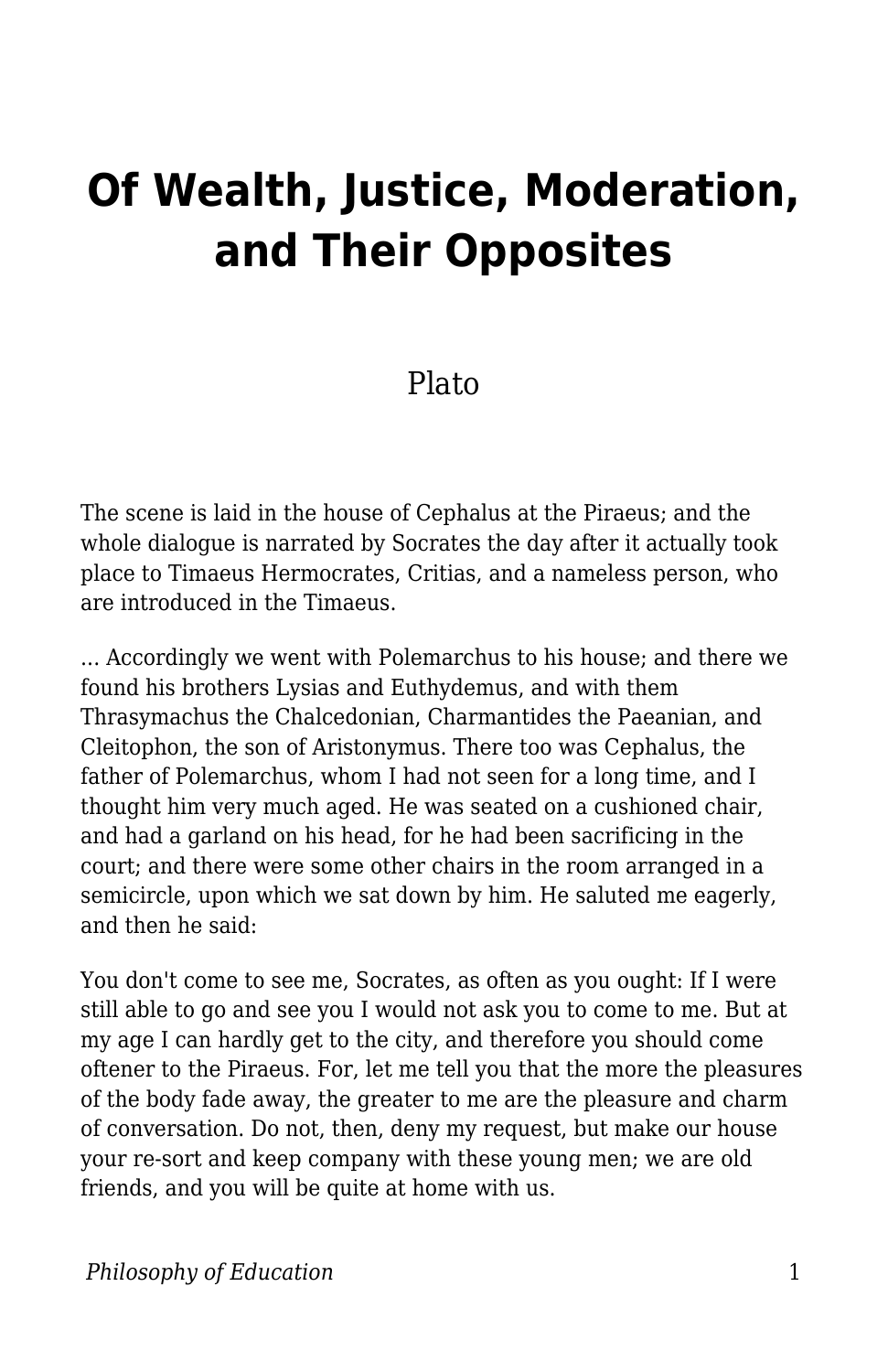I replied: There is nothing which for my part I like better, Cephalus, than conversing with aged men; for I regard them as travellers who have gone a journey which I too may have to go, and of whom I ought to inquire whether the way is smooth and easy or rugged and difficult. And this is a question which I should like to ask of you, who have arrived at that time which the poets call the "threshold of old age": Is life harder toward the end, or what report do you give of it?

[329] I will tell you, Socrates, he said, what my own feeling is. Men of my age flock together; we are birds of a feather, as the old proverb says; and at our meetings the tale of my acquaintance commonly is: I cannot eat, I cannot drink; the pleasures of youth and love are fled away; there was a good time once, but now that is gone, and life is no longer life. The truth is, Socrates, that these regrets, and also the complaints about relations, are to be attributed to the same cause, which is not old age, but men's characters and tempers; for he who is of a calm and happy nature will hardly feel the pressure of age, but to him who is of an opposite disposition youth and age are equally a burden.

...I see that you are indifferent about money, which is a characteristic rather of those who have inherited their fortunes than of those who have acquired them; the makers of fortunes have a second love of money as a creation of their own, resembling the affection of authors for their own poems, or of parents for their children, besides that natural love of it for the sake of use and profit which is common to them and all men. And hence they are very bad company, for they can talk about nothing but the praises of wealth.

That is true, he said.

Yes, that is very true, but may I ask another question?-- What do you consider to be the greatest blessing which you have reaped from your wealth?

One, he said, of which I could not expect easily to convince others. ...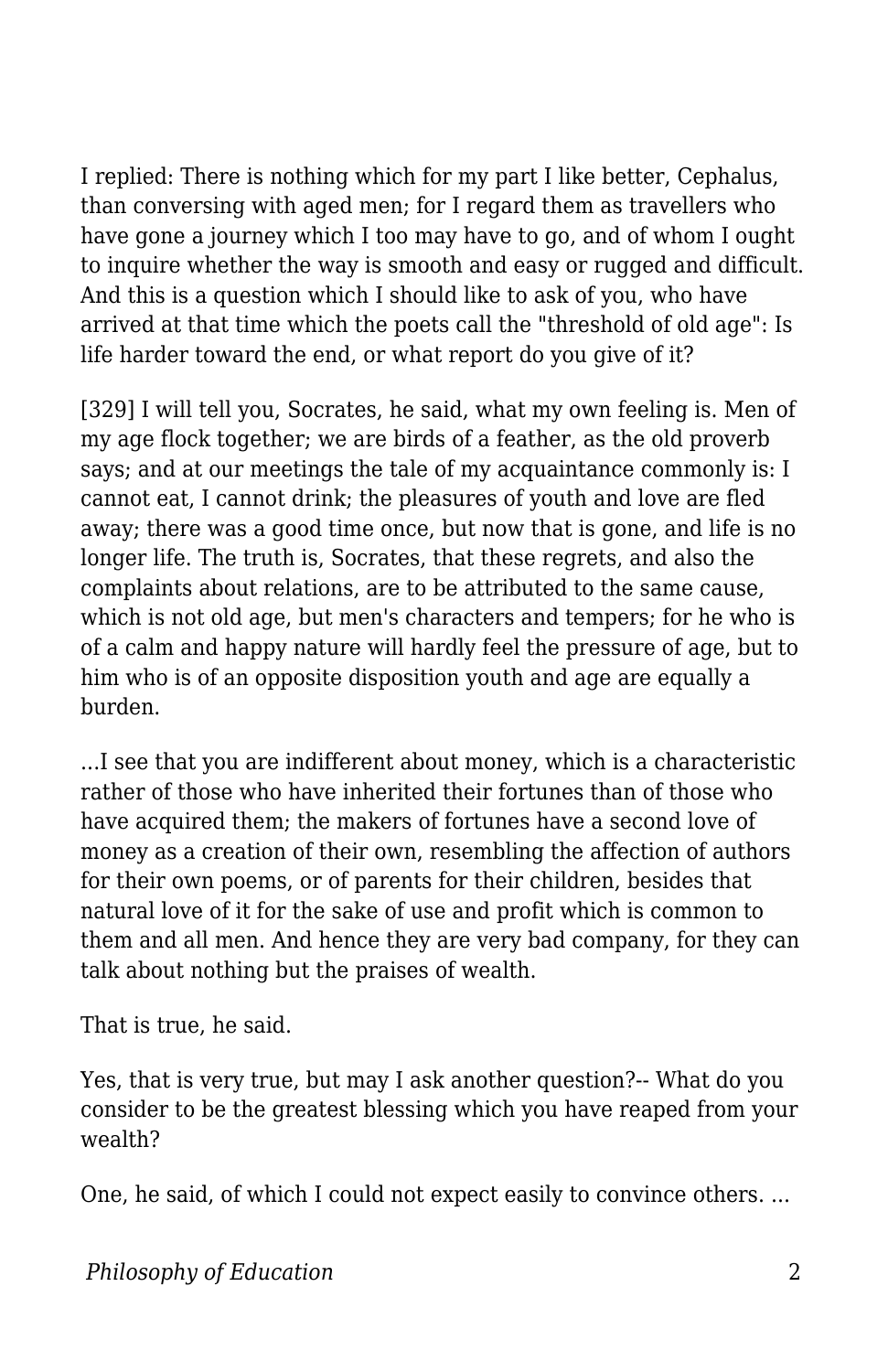[331] But to him who is conscious of no sin, sweet hope, as Pindar charmingly says, is the kind nurse of his age:

"Hope," he says, "cherishes the soul of him who lives in justice and holiness, and is the nurse of his age and the companion of his journey- - hope which is mightiest to sway the restless soul of man."

How admirable are his words! And the great blessing of riches, I do not say to every man, but to a good man, is, that he has had no occasion to deceive or to defraud others, either intentionally or unintentionally; and when he departs to the world below he is not in any apprehension about offerings due to the gods or debts which he owes to men. Now to this peace of mind the possession of wealth greatly contributes; and therefore I say, that, setting one thing against another, of the many advantages which wealth has to give, to a man of sense this is in my opinion the greatest.

Well said, Cephalus, I replied; but as concerning justice, what is it?--to speak the truth and to pay your debts--no more than this? And even to this are there not exceptions? Suppose that a friend when in his right mind has deposited arms with me and he asks for them when he is not in his right mind, ought I to give them back to him? No one would say that I ought or that I should be right in doing so, any more than they would say that I ought always to speak the truth to one who is in his condition.

You are quite right, he replied.

But then, I said, speaking the truth and paying your debts is not a correct definition of justice.

Quite correct, Socrates, if Simonides is to be believed, said Polemarchus, interposing...[332]

[Cephalus]...he thinks that a friend ought always to do good to a friend, and never evil.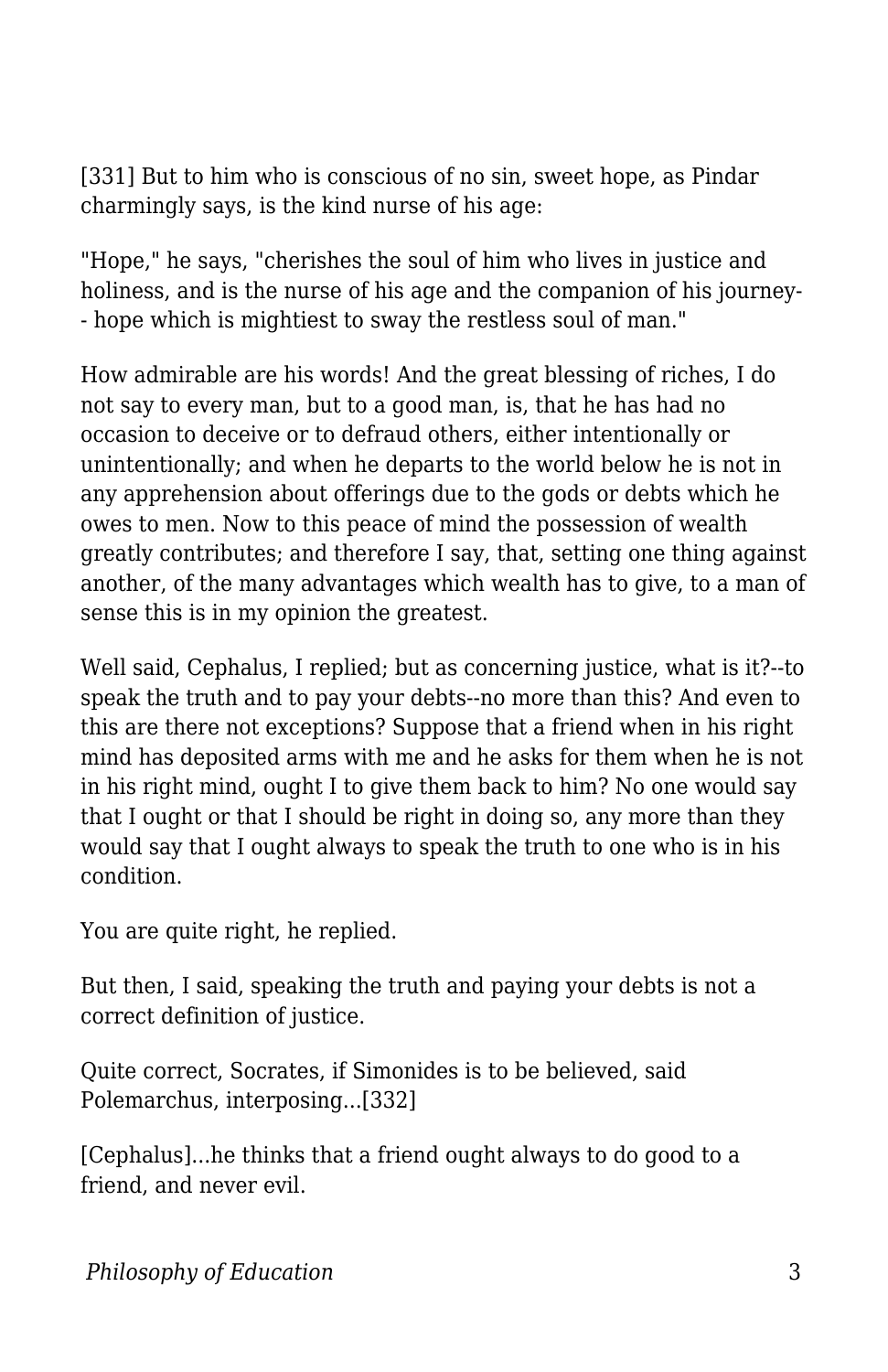You mean that the return of a deposit of gold which is to the injury of the receiver, if the two parties are friends, is not the repayment of a debt--that is what you would imagine him to say?

Yes.

And are enemies also to receive what we owe to them?

To be sure, he said, they are to receive what we owe them; and an enemy, as I take it, owes to an enemy that which is due or proper to him--that is to say, evil.

...And so, you and Homer and Simonides are agreed that justice is an art of theft; to be practised, however, "for the good of friends and for the harm of enemies"--that was what you were saying?

No, certainly not that, though I do not now know what I did say; but I still stand by the latter words.

Well, there is another question: By friends and enemies do we mean those who are so really, or only in seeming?

Surely, he said, a man may be expected to love those whom he thinks good, and to hate those whom he thinks evil.

Yes, but do not persons often err about good and evil: many who are not good seem to be so, and conversely?

That is true.

Then to them the good will be enemies and the evil will be their friends?

True.

And in that case they will be right in doing good to the evil and evil to the good?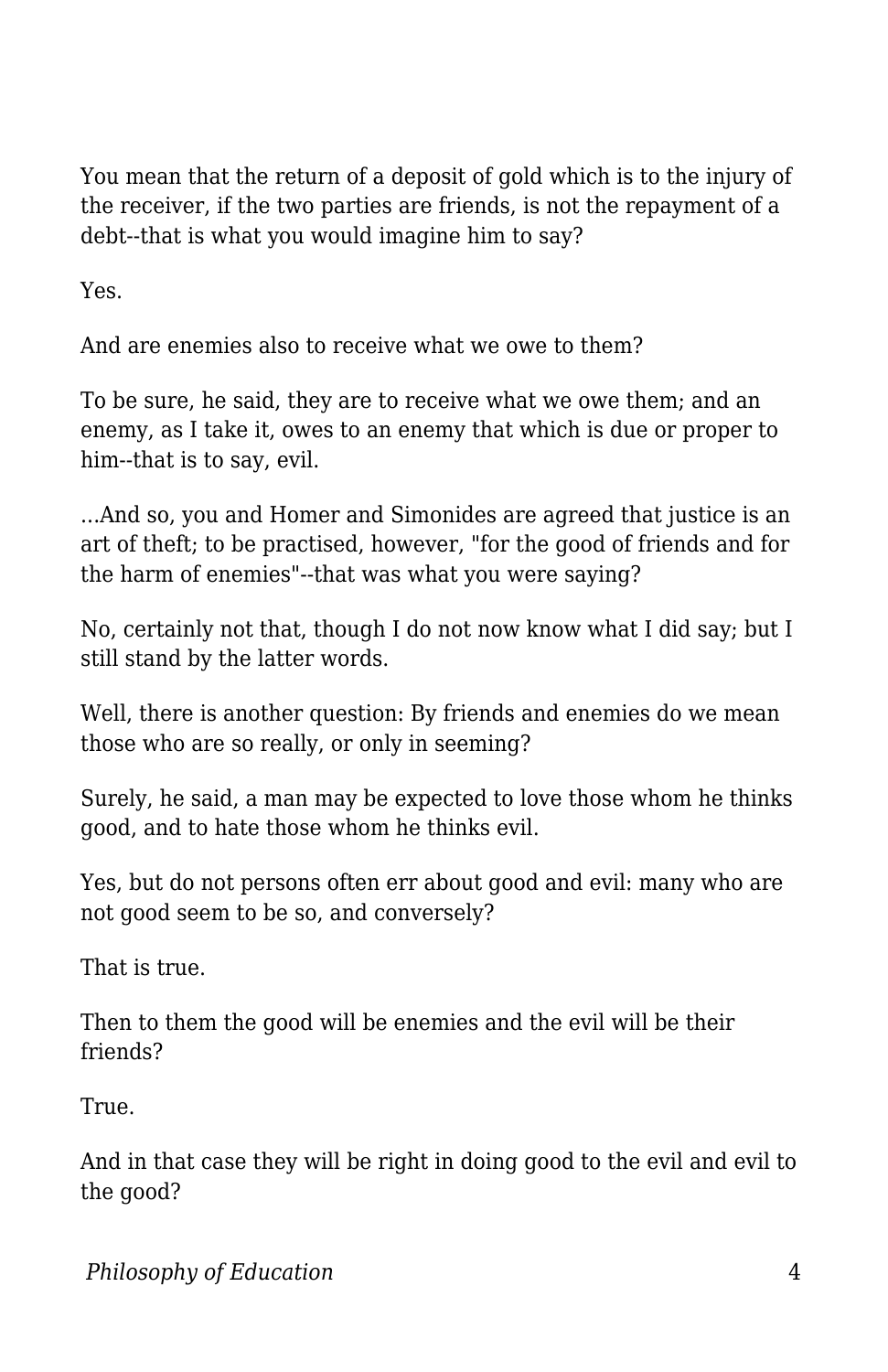Clearly.

But the good are just and would not do an injustice?

True.

Then according to your argument it is just to injure those who do no wrong?

Nay, Socrates; the doctrine is immoral.

Then I suppose that we ought to do good to the just and harm to the unjust?

I like that better.

... We should rather say that he is a friend who is, as well as seems, good; [335] and that he who seems only and is not good, only seems to be and is not a friend; and of an enemy the same may be said.

You would argue that the good are our friends and the bad our enemies?

Yes.

And instead of saying simply as we did at first, that it is just to do good to our friends and harm to our enemies, we should further say: It is just to do good to our friends when they are good, and harm to our enemies when they are evil?

Yes, that appears to me to be the truth.

But ought the just to injure anyone at all?

... Several times in the course of the discussion Thrasymachus had made an attempt to get the argument into his own hands, and had been put down by the rest of the company, who wanted to hear the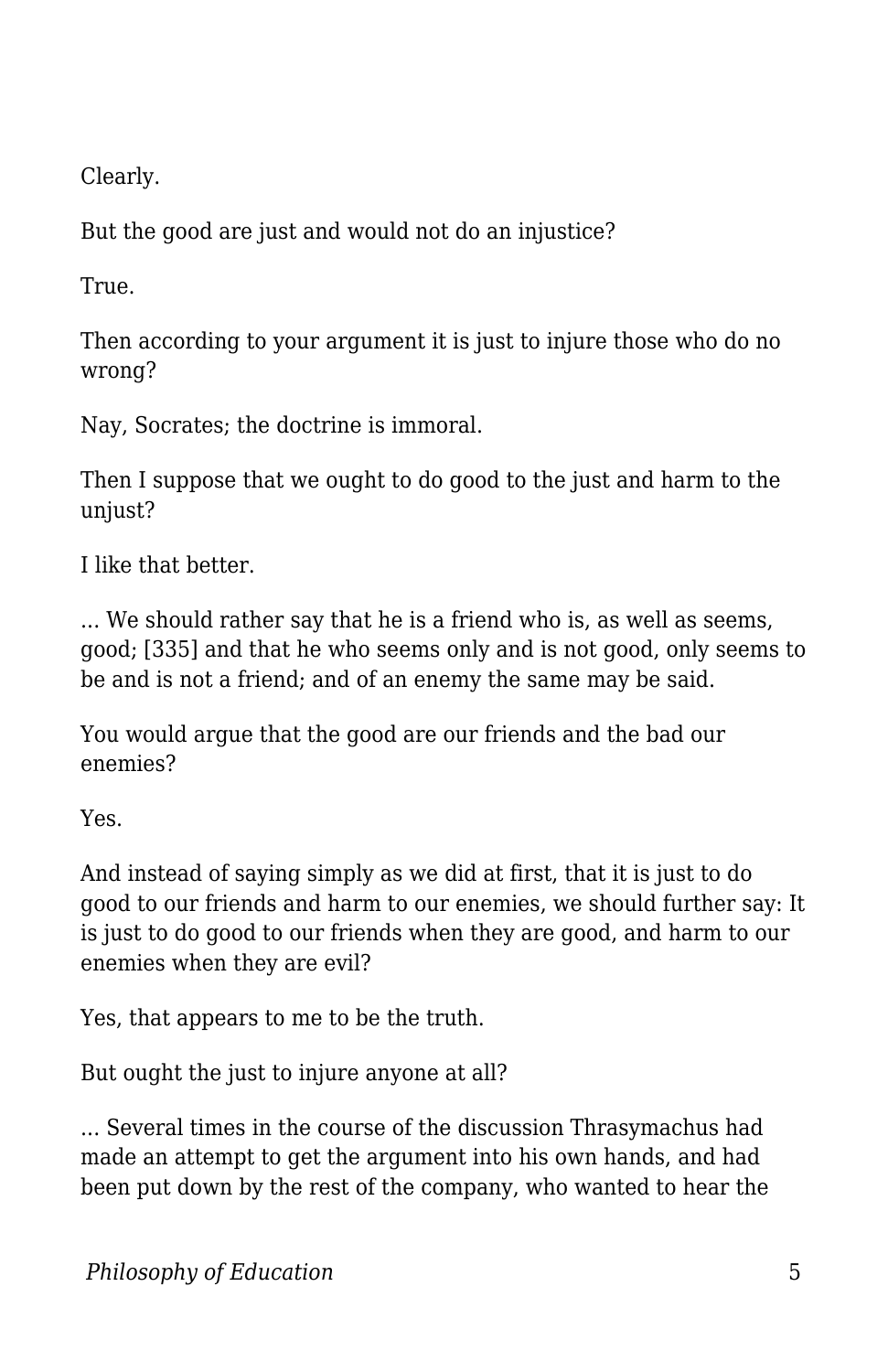end. But when Polemarchus and I had done speaking and there was a pause, he could no longer hold his peace; and, gathering himself up, he came at us like a wild beast, seeking to devour us. We were quite panic-stricken at the sight of him.

He roared out to the whole company: What folly, Socrates, has taken possession of you all? And why, sillybillies, do you knock under to one another? I say that if you want really to know what justice is, you should not only ask but answer, and you should not seek honor to yourself from the refutation of an opponent, but have your own answer; for there is many a one who can ask and cannot answer. And now I will not have you say that justice is duty or advantage or profit or gain or interest, for this sort of nonsense will not do for me; I must have clearness and accuracy.

... Thrasymachus, I said, with a quiver, don't be hard upon us. Polemarchus and I may have been guilty of a little mistake in the argument, but I can assure you that the error was not intentional. If we were seeking for a piece of gold, you would not imagine that we were "knocking under to one another," and so losing our chance of finding it. And why, when we are seeking for justice, a thing more precious than many pieces of gold, do you say that we are weakly yielding to one another and not doing our utmost to get at the truth? Nay, my good friend, we are most willing and anxious to do so, but the fact is that we cannot. And if so, you people who know all things should pity us and not be angry with us. ...[338]

...Will you then kindly answer, for the edification of the company and of myself?

Glaucon and the rest of the company joined in my request, and Thrasymachus, as anyone might see, was in reality eager to speak; for he thought that he had an excellent answer, and would distinguish himself. But at first he affected to insist on my answering; at length he consented to begin. Behold, he said, the wisdom of Socrates; he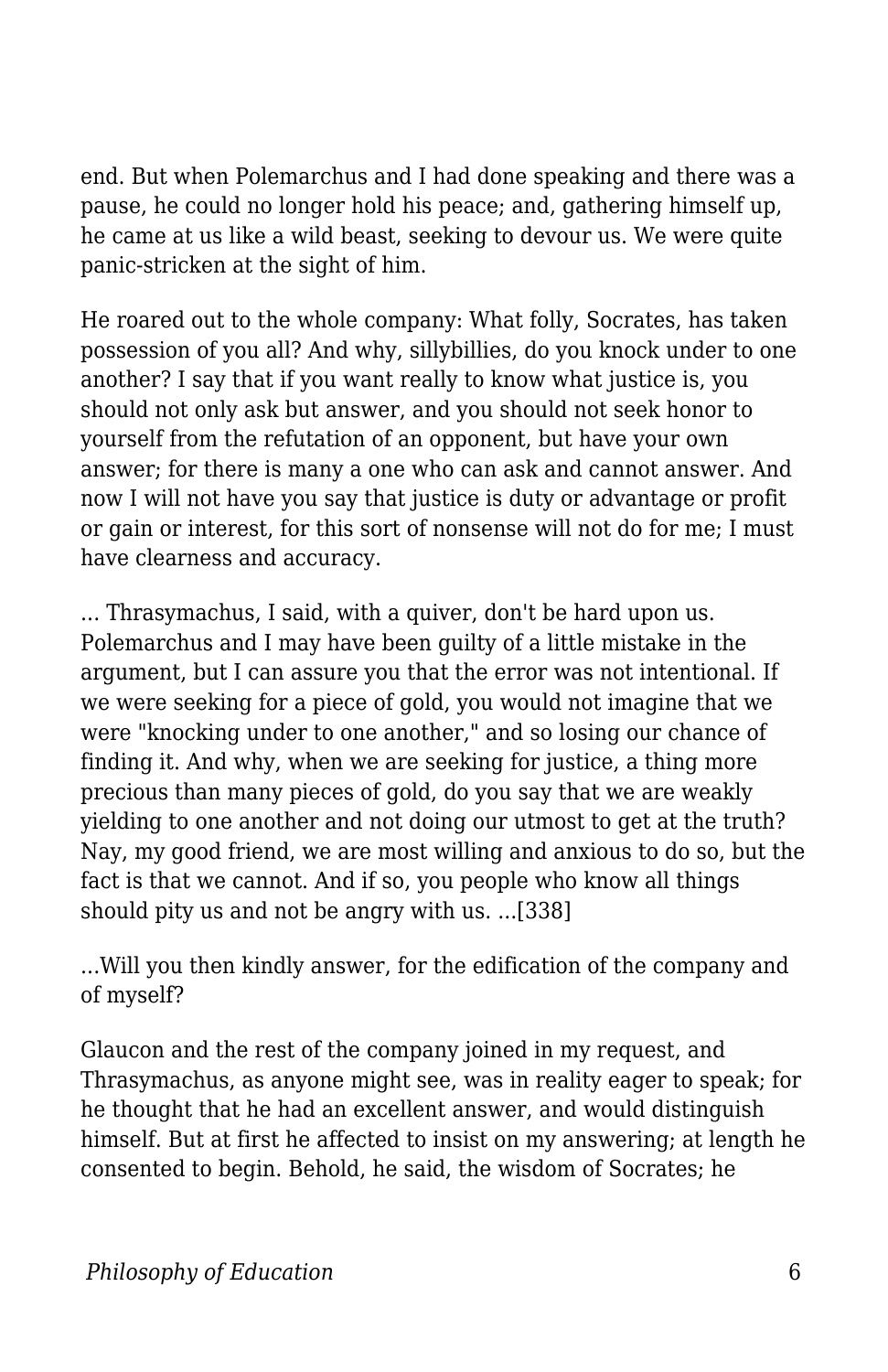refuses to teach himself, and goes about learning of others, to whom he never even says, Thank you.

That I learn of others, I replied, is quite true; but that I am ungrateful I wholly deny. Money I have none, and therefore I pay in praise, which is all I have; and how ready I am to praise anyone who appears to me to speak well you will very soon find out when you answer; for I expect that you will answer well.

Listen, then, he said; I proclaim that justice is nothing else than the interest of the stronger. And now why do you not praise me? But of course you won't.

Let me first understand you, I replied. Justice, as you say, is the interest of the stronger. What, Thrasymachus, is the meaning of this? You cannot mean to say that because Polydamas, the pancratiast, is stronger than we are, and finds the eating of beef conducive to his bodily strength, that to eat beef is therefore equally for our good who are weaker than he is, and right and just for us?

That's abominable of you, Socrates; you take the words in the sense which is most damaging to the argument.

Not at all, my good sir, I said; I am trying to understand them; and I wish that you would be a little clearer.

Well, he said, have you never heard that forms of government differ- there are tyrannies, and there are democracies, and there are aristocracies?

Yes, I know.

And the government is the ruling power in each State?

Certainly.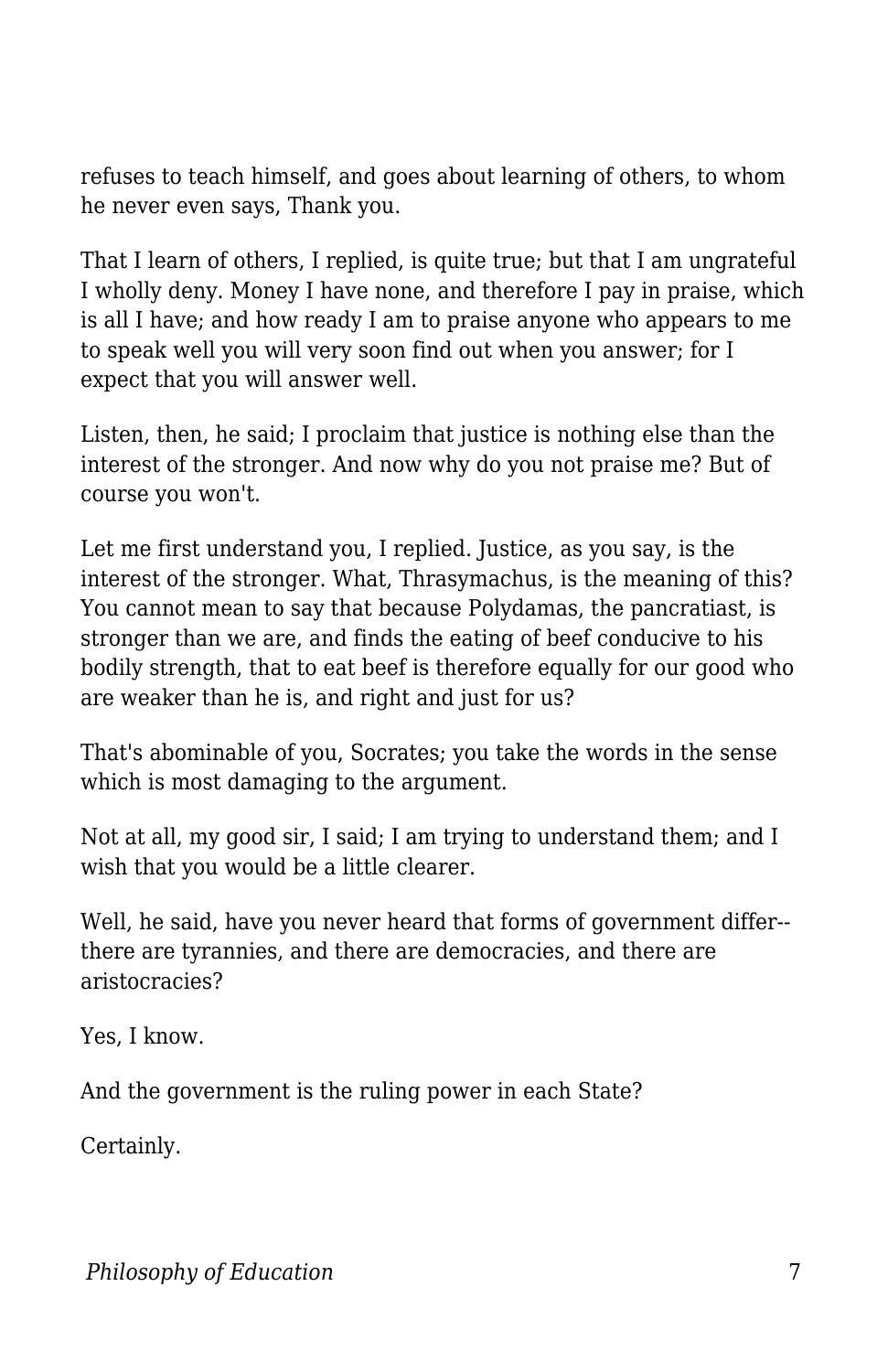And the different forms of government make laws democratical, aristocratical, tyrannical, with a view to their several interests; and these laws, which are made by them for their own interests, are the justice which they deliver to their subjects, and him who transgresses them they punish as a breaker of the law, and unjust. And that is what I mean when I say that in all States there is the same principle of justice, which is the interest of the government; and as the government must be supposed to have power, [339] the only reasonable conclusion is that everywhere there is one principle of justice, which is the interest of the stronger.

Now I understand you, I said; and whether you are right or not I will try to discover...

...Do you admit that it is just for subjects to obey their rulers?

I do.

But are the rulers of States absolutely infallible, or are they sometimes liable to err?

To be sure, he replied, they are liable to err?

Then in making their laws they may sometimes make them rightly, and sometimes not?

True.

When they make them rightly, they make them agreeably to their interest; when they are mistaken, contrary to their interest; you admit that?

Yes.

And the laws which they make must be obeyed by their subjects--and that is what you call justice?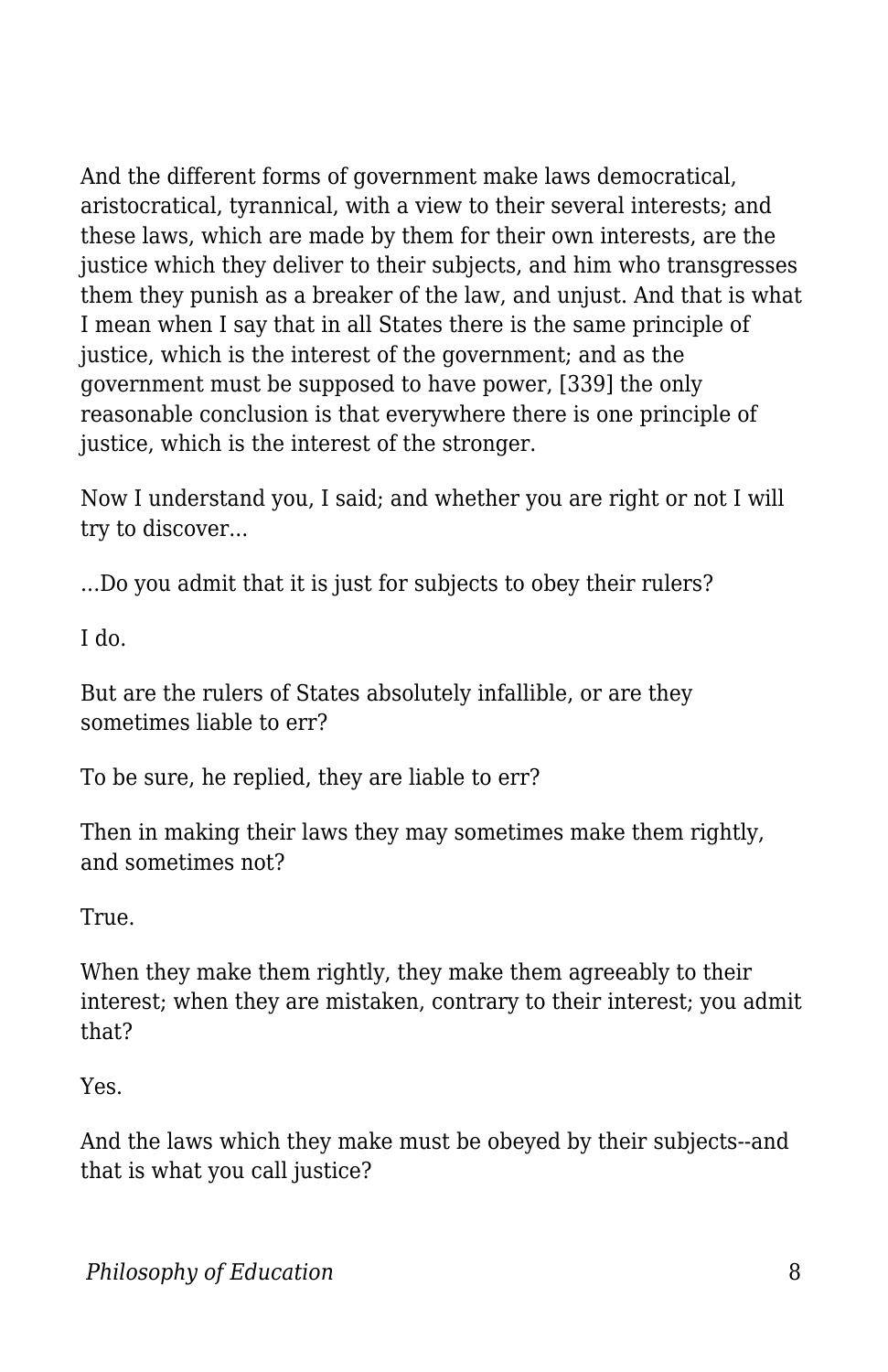Doubtless.

Then justice, according to your argument, is not only obedience to the interest of the stronger, but the reverse?

What is that you are saying? he asked.

...Then you must also have acknowledged justice not to be for the interest of the stronger, when the rulers unintentionally command things to be done which are to their own injury. For if, as you say, justice is the obedience which the subject renders to their commands, in that case, O wisest of men, is there any escape from the conclusion that the weaker are commanded to do, not what is for the interest, but what is for the injury of the stronger?

Nothing can be clearer, Socrates, said Polemarchus. [340]

...Tell me, Thrasymachus, I said, did you mean by justice what the stronger thought to be his interest, whether really so or not?

Certainly not, he said. Do you suppose that I call him who is mistaken the stronger at the time when he is mistaken?

...No artist or sage or ruler errs at the time when he is what his name implies; though he is commonly said to err, and I adopted the common mode of speaking. But to be perfectly accurate, since you are such a lover of accuracy, we should say that the ruler, in so far as he is a ruler, is unerring, [341] and, being unerring, always commands that which is for his own interest; and the subject is required to execute his commands; and therefore, as I said at first and now repeat, justice is the interest of the stronger.

...does every art require another supplementary art to provide for its interests, and that another and another without end? Or have the arts to look only after their own interests? Or have they no need either of themselves or of another?--having no faults or defects, they have no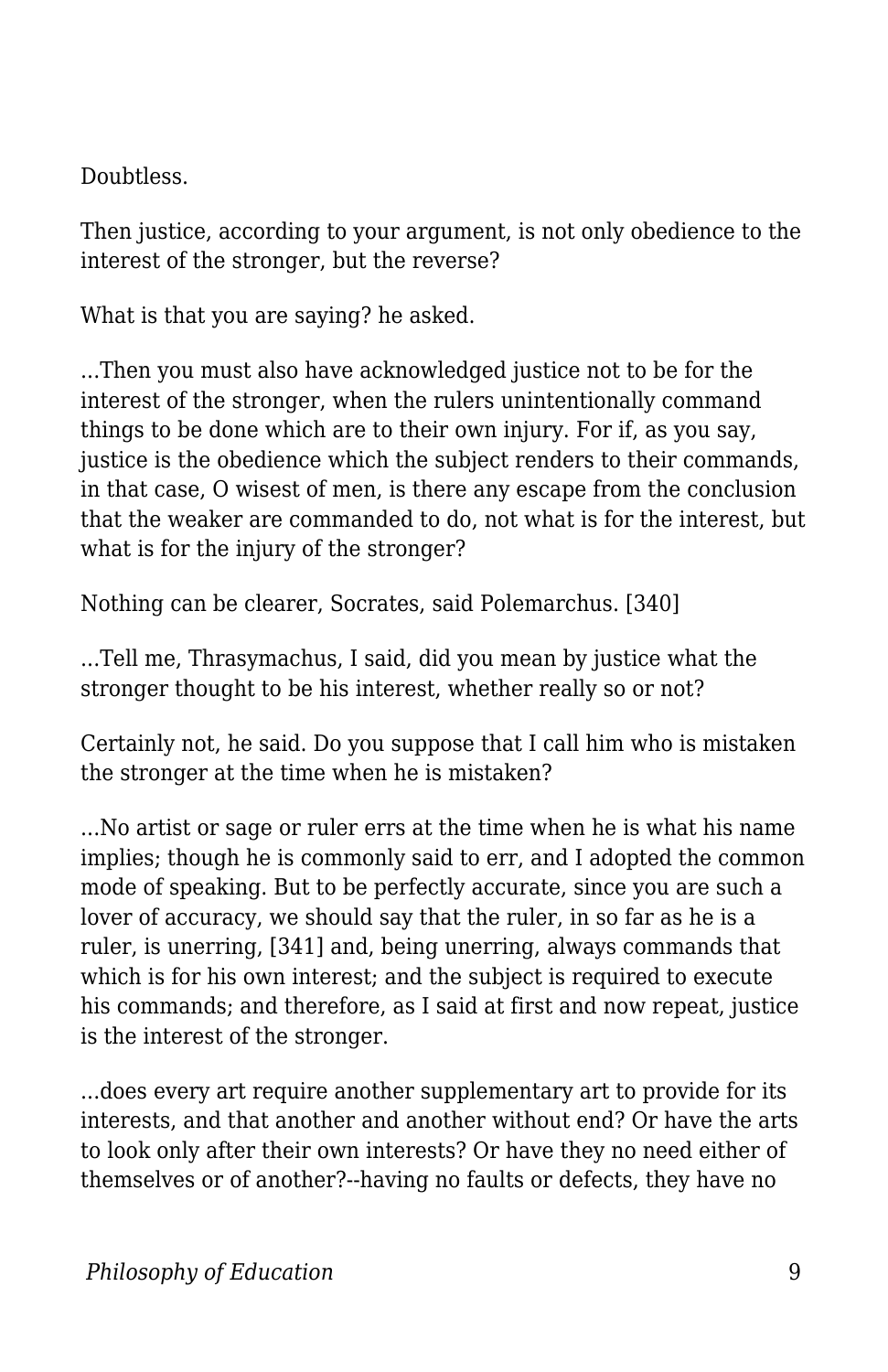need to correct them, either by the exercise of their own art or of any other; they have only to consider the interest of their subject-matter. For every art remains pure and faultless while remaining true--that is to say, while perfect and unimpaired. Take the words in your precise sense, and tell me whether I am not right.

Yes, clearly.

Then medicine does not consider the interest of medicine, but the interest of the body?

... Then, I said, no science or art considers or enjoins the interest of the stronger or superior, but only the interest of the subject and weaker?

He made an attempt to contest this proposition also, but finally acquiesced.

Then, I continued, no physician, in so far as he is a physician, considers his own good in what he prescribes, but the good of his patient; for the true physician is also a ruler having the human body as a subject, and is not a mere money-maker; that

has been admitted?

Yes.

... Then, I said, Thrasymachus, there is no one in any rule who, in so far as he is a ruler, considers or enjoins what is for his own interest, but always what is for the interest of his subject or suitable to his art; to that he looks, and that alone he considers in everything which he says and does.

[343] When we had got to this point in the argument, ...everyone saw that the definition of justice had been completely upset, Thrasymachus, instead of replying to me,...so entirely astray are you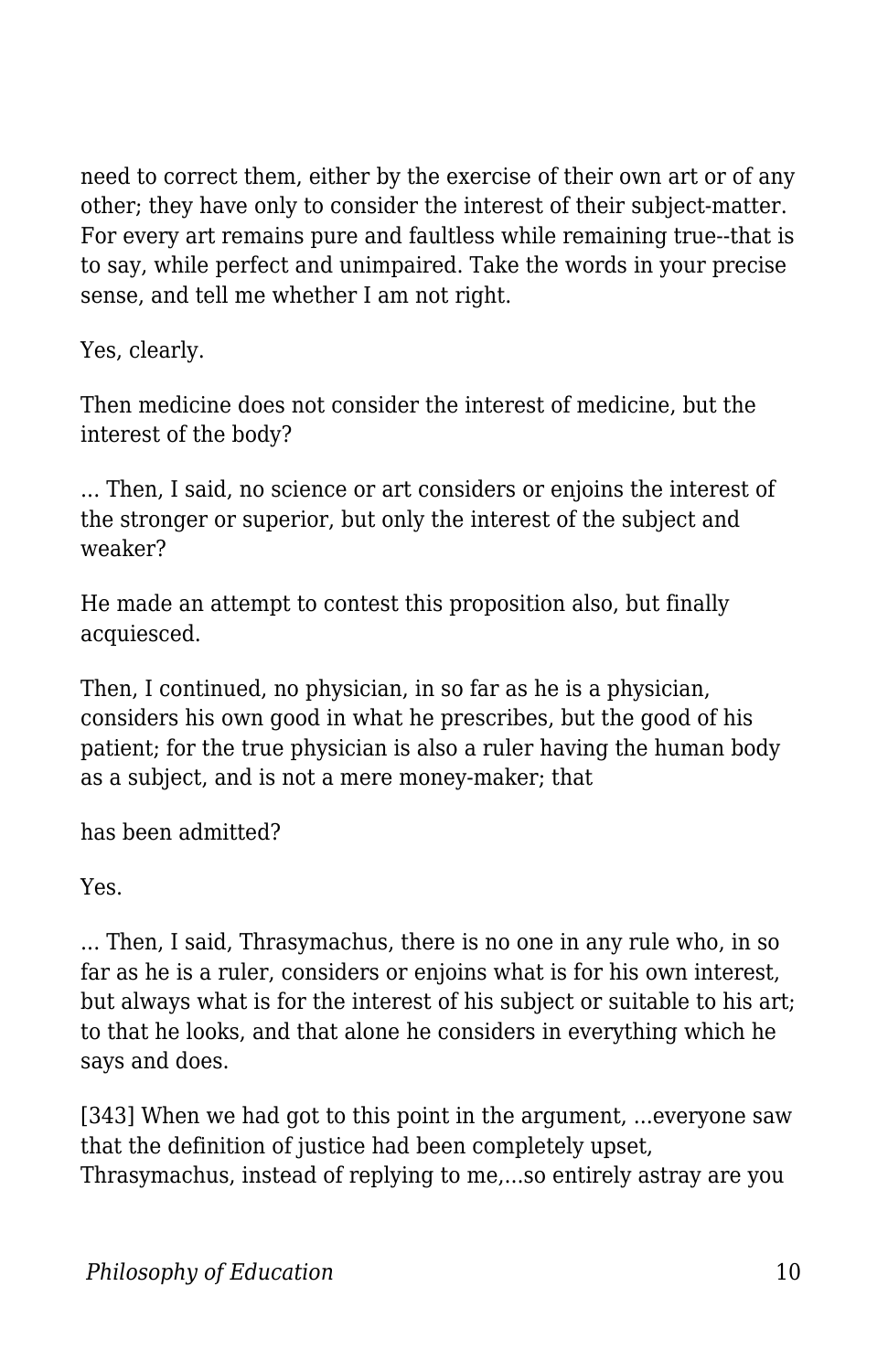in your ideas about the just and unjust as not even to know that justice and the just are in reality another's good; that is to say, the interest of the ruler and stronger, and the loss of the subject and servant; and injustice the opposite; for the unjust is lord over the truly simple and just: he is the stronger, and his subjects do what is for his interest, and minister to his happiness, which is very far from being their own. Consider further, most foolish Socrates, that the just is always a loser in comparison with the unjust. First of all, in private contracts: wherever the unjust is the partner of the just you will find that, when the partnership is dissolved, the unjust man has always more and the just less. Secondly, in their dealings with the State: when there is an income-tax, the just man will pay more and the unjust less on the same amount of income; and when there is anything to be received the one gains nothing and the other much. Observe also what happens when they take an office; there is the just man neglecting his affairs and perhaps suffering other losses, and getting nothing out of the public, because he is just; moreover he is hated by his friends and acquaintance for refusing to serve them in unlawful ways. [344] But all this is reversed in the case of the unjust man. I am speaking, as before, of injustice on a large scale in which the advantage of the unjust is most apparent; and my meaning will be most clearly seen if we turn to that highest form of injustice in which the criminal is the happiest of men, and the sufferers or those who refuse to do injustice are the most miserable--that is to say tyranny, which by fraud and force takes away the property of others, not little by little but wholesale; comprehending in one, things sacred as well as profane, private and public; for which acts of wrong, if he were detected perpetrating any one of them singly, he would be punished and incur great disgrace--they who do such wrong in particular cases are called robbers of temples, and man-stealers and burglars and swindlers and thieves. But when a man besides taking away the money of the citizens has made slaves of them, then, instead of these names of reproach, he is termed happy and blessed, not only by the citizens but by all who hear of his having achieved the consummation of injustice. For mankind censure injustice, fearing that they may be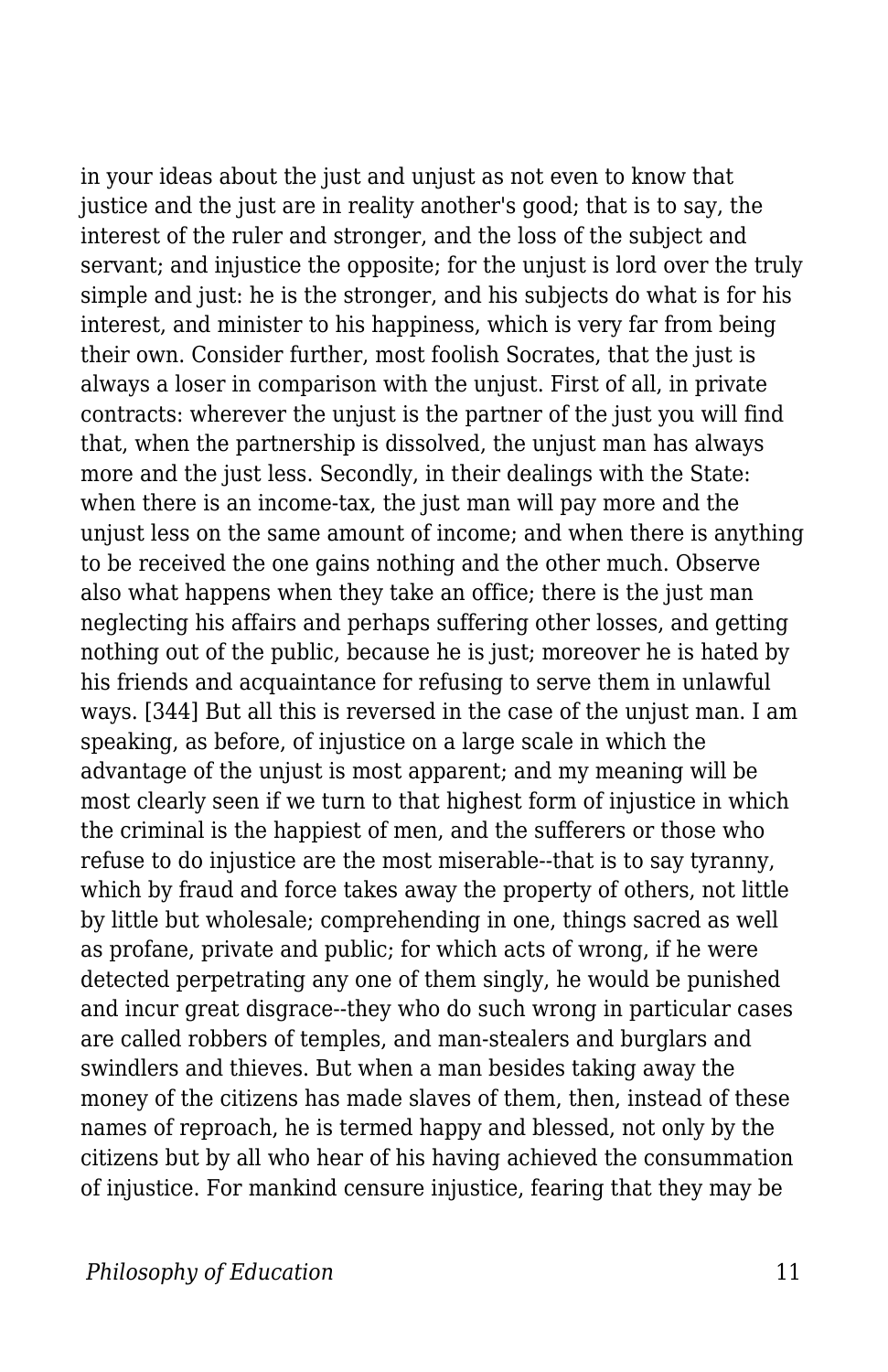the victims of it and not because they shrink from committing it. And thus, as I have shown, Socrates, injustice, when on a sufficient scale, has more strength and freedom and mastery than justice; and, as I said at first, justice is the interest of the stronger, whereas injustice is a man's own profit and interest.

Thrasymachus, when he had thus spoken, having, like a bath-man, deluged our ears with his words, had a mind to go away. But the company would not let him; they insisted that he should remain and defend his position; and I myself added my

own humble request that he would not leave us. Thrasymachus, I said to him, excellent man, how suggestive are your remarks! And are you going to run away before you have fairly taught or learned whether they are true or not?... [345] ...For my own part I openly declare that I am not convinced, and that I do not believe injustice to be more gainful than justice, even if uncontrolled and allowed to have free play. For, granting that there may be an unjust man who is able to commit injustice either by fraud or force, still this does not convince me of the superior advantage of injustice, and there may be others who are in the same predicament with myself. Perhaps we may be wrong; if so, you in your wisdom should convince us that we are mistaken in preferring justice to injustice.

And how am I to convince you, he said, if you are not already convinced by what I have just said; what more can I do for you? Would you have me put the proof bodily into your souls?

Heaven forbid! I said; I would only ask you to be consistent; or, if you change, change openly and let there be no deception.

...Then now, Thrasymachus, there is no longer any doubt that neither arts nor governments provide for their own interests; but, as we were before saying, they rule and provide for the interests of their subjects who are the weaker and not the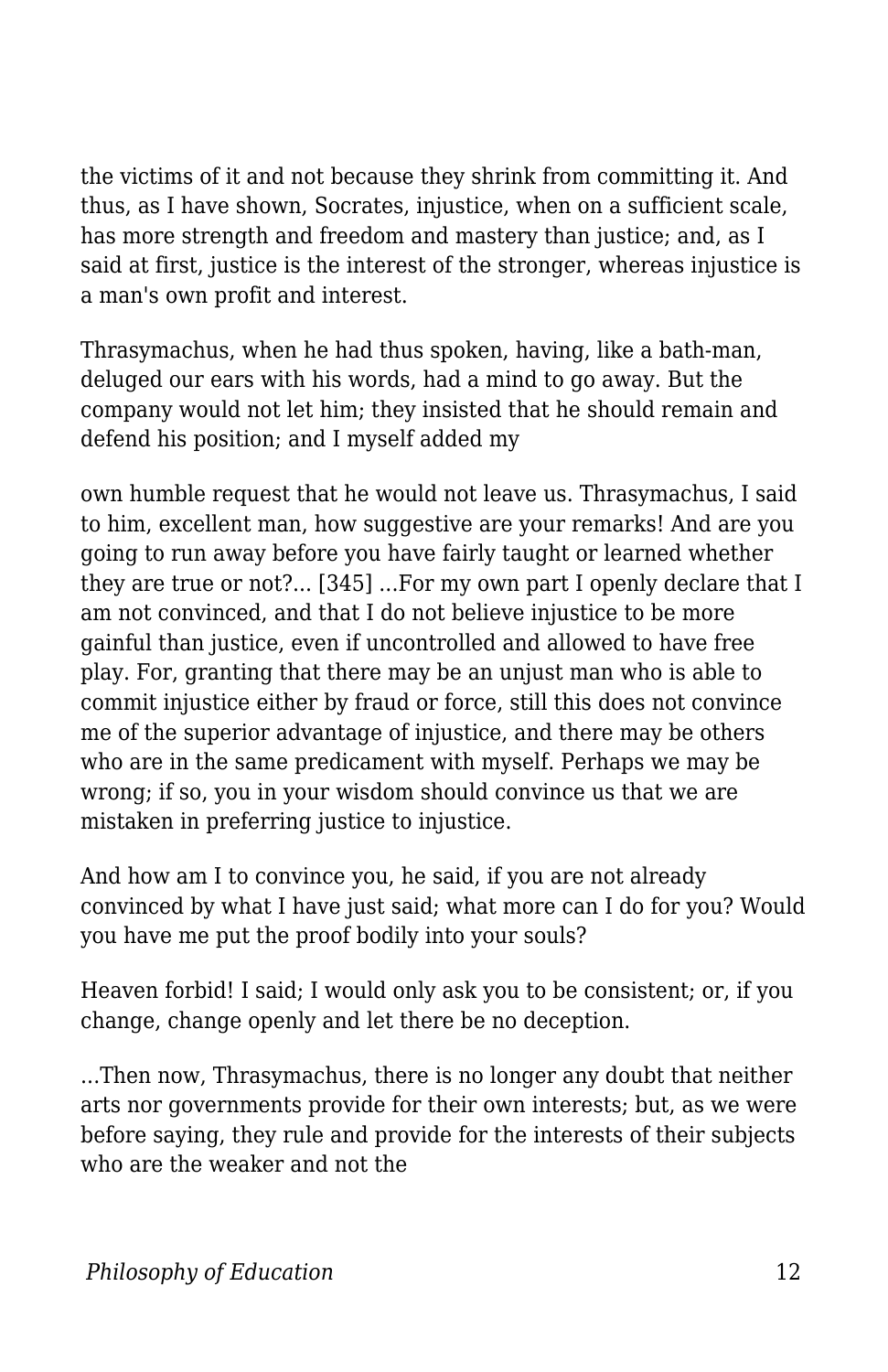stronger--to their good they attend and not to the good of the superior. And this is the reason, my dear Thrasymachus, why, as I was just now saying, no one is willing to govern; because no one likes to take in hand the reformation of evils which are not his concern, without remuneration. For, [347] in the execution of his work, and in giving his orders to another, the true artist does not regard his own interest, but always that of his subjects; and therefore in order that rulers may be willing to rule, they must be paid in one of three modes of payment, money, or honor, or a penalty for refusing.

What do you mean, Socrates? said Glaucon. The first two modes of payment are intelligible enough, but what the penalty is I do not understand, or how a penalty can be a payment.

You mean that you do not understand the nature of this payment which to the best men is the great inducement to rule? Of course you know that ambition and avarice are held to be, as indeed they are, a disgrace?

Very true.

And for this reason, I said, money and honor have no attraction for them; good men do not wish to be openly demanding payment for governing and so to get the name of hirelings, nor by secretly helping themselves out of the public revenues to get the name of thieves. And not being ambitious they do not care about honor. Wherefore necessity must be laid upon them, and they must be induced to serve from the fear of punishment. And this, as I imagine, is the reason why the forwardness to take office, instead of waiting to be compelled, has been deemed dishonorable. Now the worst part of the punishment is that he who refuses to rule is liable to be ruled by one who is worse than himself. And the fear of this, as I conceive, induces the good to take office, not because they would, but because they cannot help--not under the idea that they are going to have any benefit or enjoyment themselves, but as a necessity, and because they are not able to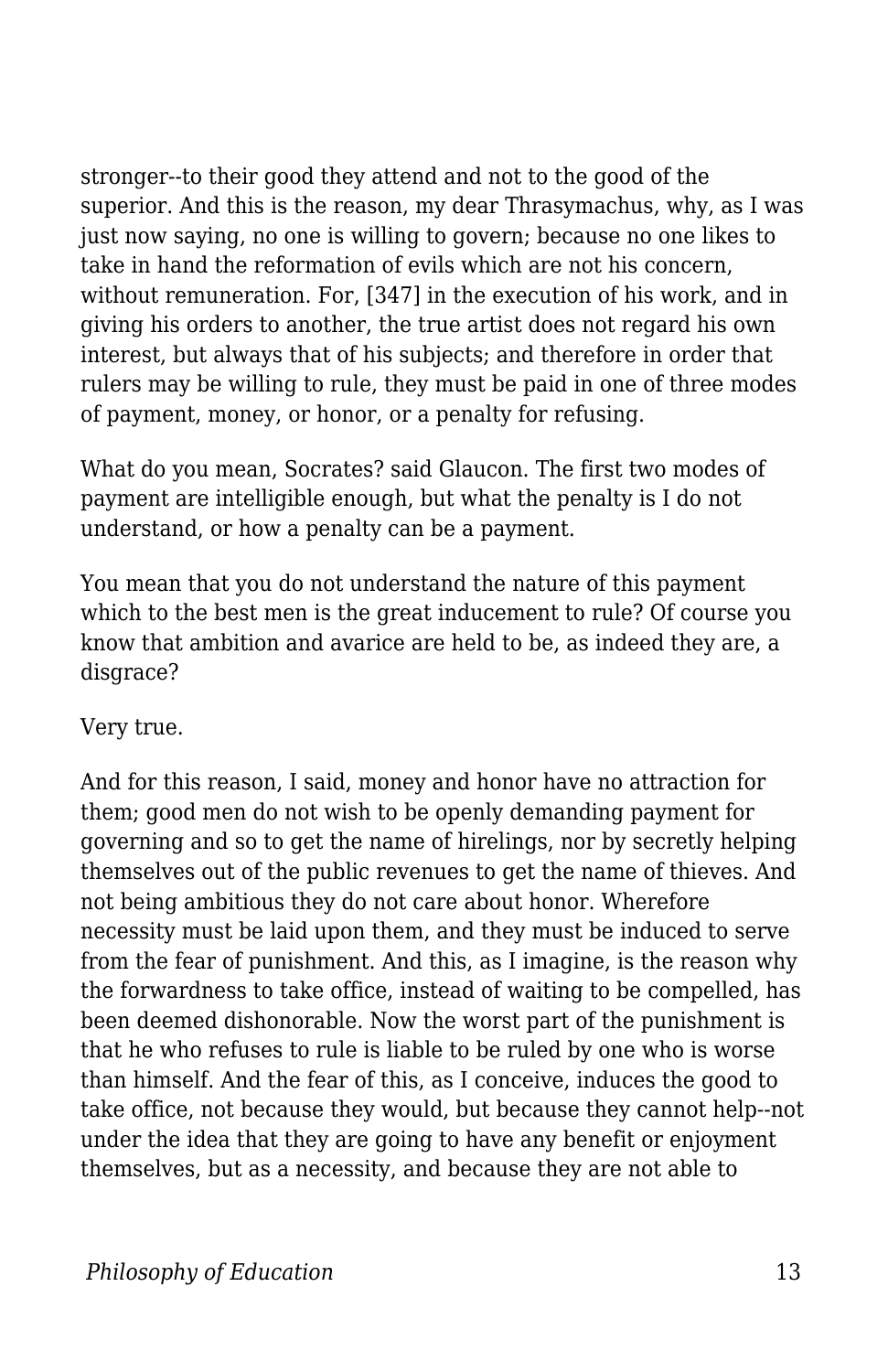commit the task of ruling to anyone who is better than themselves, or indeed as good. For there is reason to think that if a city were composed entirely of good men, then to avoid office would be as much an object of contention as to obtain office is at present; then we should have plain proof that the true ruler is not meant by nature to regard his own interest, but that of his subjects; and everyone who knew this would choose rather to receive a benefit from another than to have the trouble of conferring one. So far am I from agreeing with Thrasymachus that justice is the interest of the stronger. This latter question need not be further discussed at present; but when Thrasymachus says that the life of the unjust is more advantageous than that of the just, his new statement appears to me to be of a far more serious character. Which of us has spoken truly? And which sort of life, Glaucon, do you prefer?

I for my part deem the life of the just to be the more advantageous, he answered.

[348] Did you hear all the advantages of the unjust which Thrasymachus was rehearsing?

Yes, I heard him, he replied, but he has not convinced me.

Then shall we try to find some way of convincing him, if we can, that he is saying what is not true?

Most certainly, he replied.

...Well, then, Thrasymachus, I said, suppose you begin at the beginning and answer me. You say that perfect injustice is more gainful than perfect justice?...

And do the unjust appear to you to be wise and good?

Yes, he said; at any rate those of them who are able to be perfectly unjust, and who have the power of subduing States and nations; but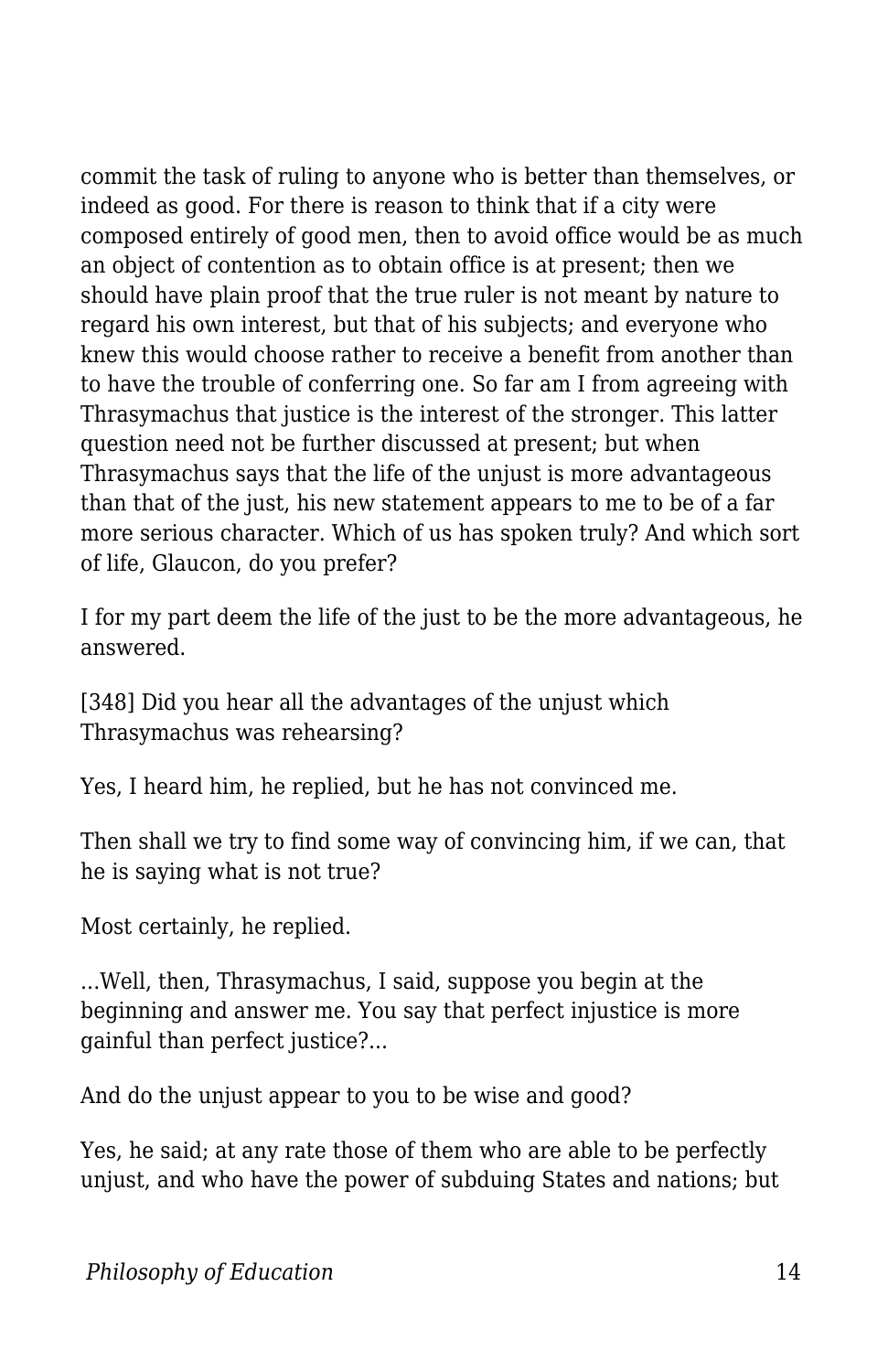perhaps you imagine me to be talking of cutpurses.

Even this profession, if undetected, has advantages, though they are not to be compared with those of which I was just now speaking.

I do not think that I misapprehend your meaning, Thrasymachus, I replied; but still I cannot hear without amazement that you class injustice with wisdom and virtue, and justice with the opposite.

Certainly I do so class them.

Now, I said, you are on more substantial and almost unanswerable ground; for if the injustice which you were maintaining to be profitable had been admitted by you as by others to be vice and deformity, an answer might have been given to you on received principles; [349] but now I perceive that you will call injustice honorable and strong, and to the unjust you will attribute all the qualities which were attributed by us before to the just, seeing that you do not hesitate to rank injustice with wisdom and virtue.

You have guessed most infallibly, he replied.

Then I certainly ought not to shrink from going through with the argument so long as I have reason to think that you, Thrasymachus, are speaking your real mind; for I do believe that you are now in earnest and are not amusing yourself at our expense.

I may be in earnest or not, but what is that to you?--to refute the argument is your business.

Very true, I said; that is what I have to do: But will you be so good as answer yet one more question? Does the just man try to gain any advantage over the just?

Far otherwise; if he did he would not be the simple amusing creature which he is.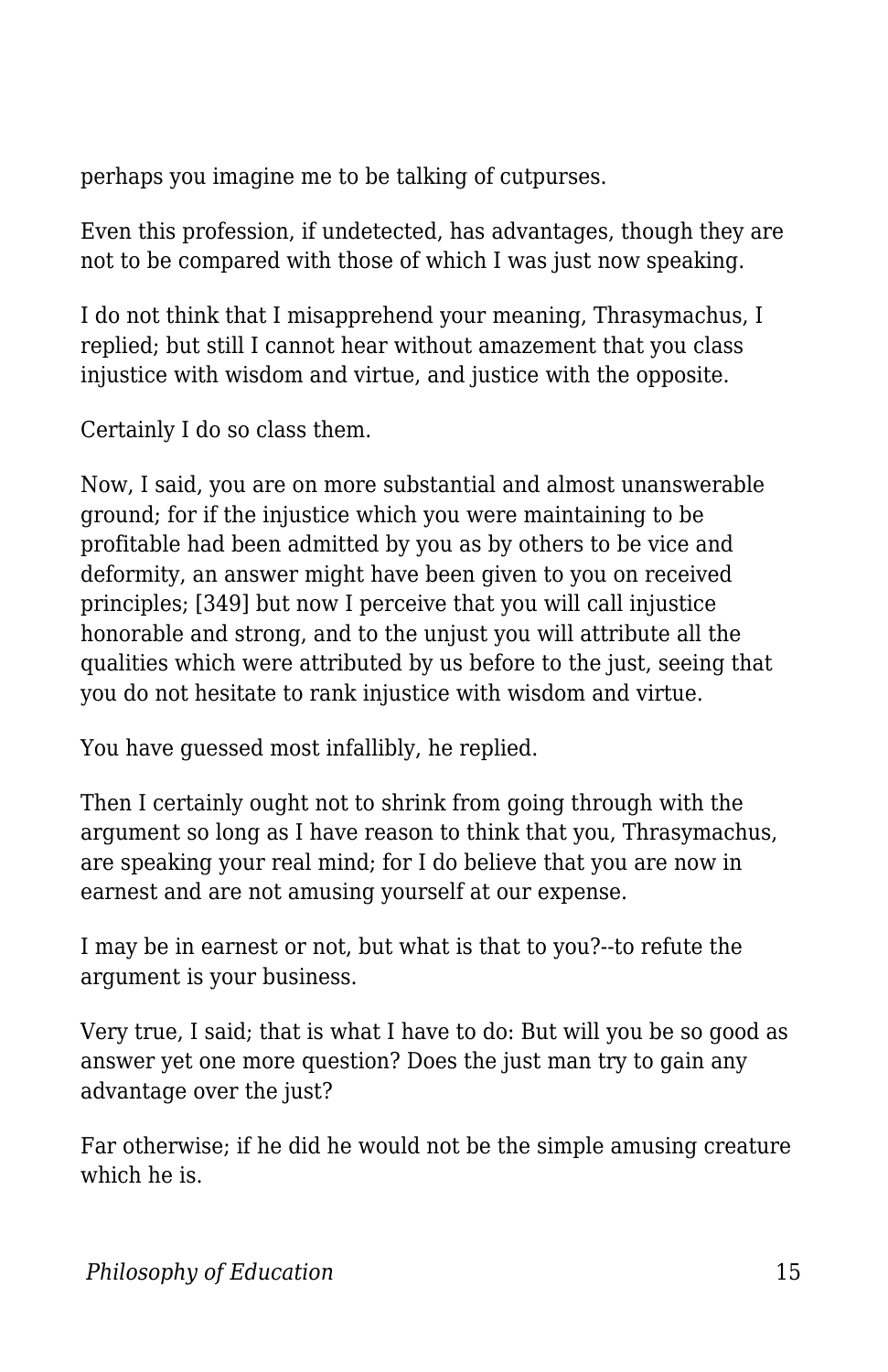We may put the matter thus, I said--the just does not desire more than his like, but more than his unlike, whereas the unjust desires more than both his like and his unlike?

Nothing, he said, can be better than that statement.

...[the argument is developed]...

Then the just is like the wise and good, and the unjust like the evil and ignorant?

That is the inference.

And each of them is such as his like is?

That was admitted.

Then the just has turned out to be wise and good, and the unjust evil and ignorant.

Thrasymachus made all these admissions, not fluently, as I repeat them, but with extreme reluctance; it was a hot summer's day, and the perspiration poured from him in torrents; and then I saw what I had never seen before, Thrasymachus blushing. As we were now agreed that justice was virtue and wisdom, and injustice vice and ignorance, I proceeded to another point: Well, I said, Thrasymachus, that matter is now settled; but were we not also saying that injustice had strength- do you remember?

Yes, I remember, he said, but do not suppose that I approve of what you are saying or have no answer...

Then I will repeat the question which I asked before, in order that our examination of the relative nature of justice and injustice [351] may be carried on regularly. A statement was made that injustice is stronger and more powerful than justice, but now justice, having been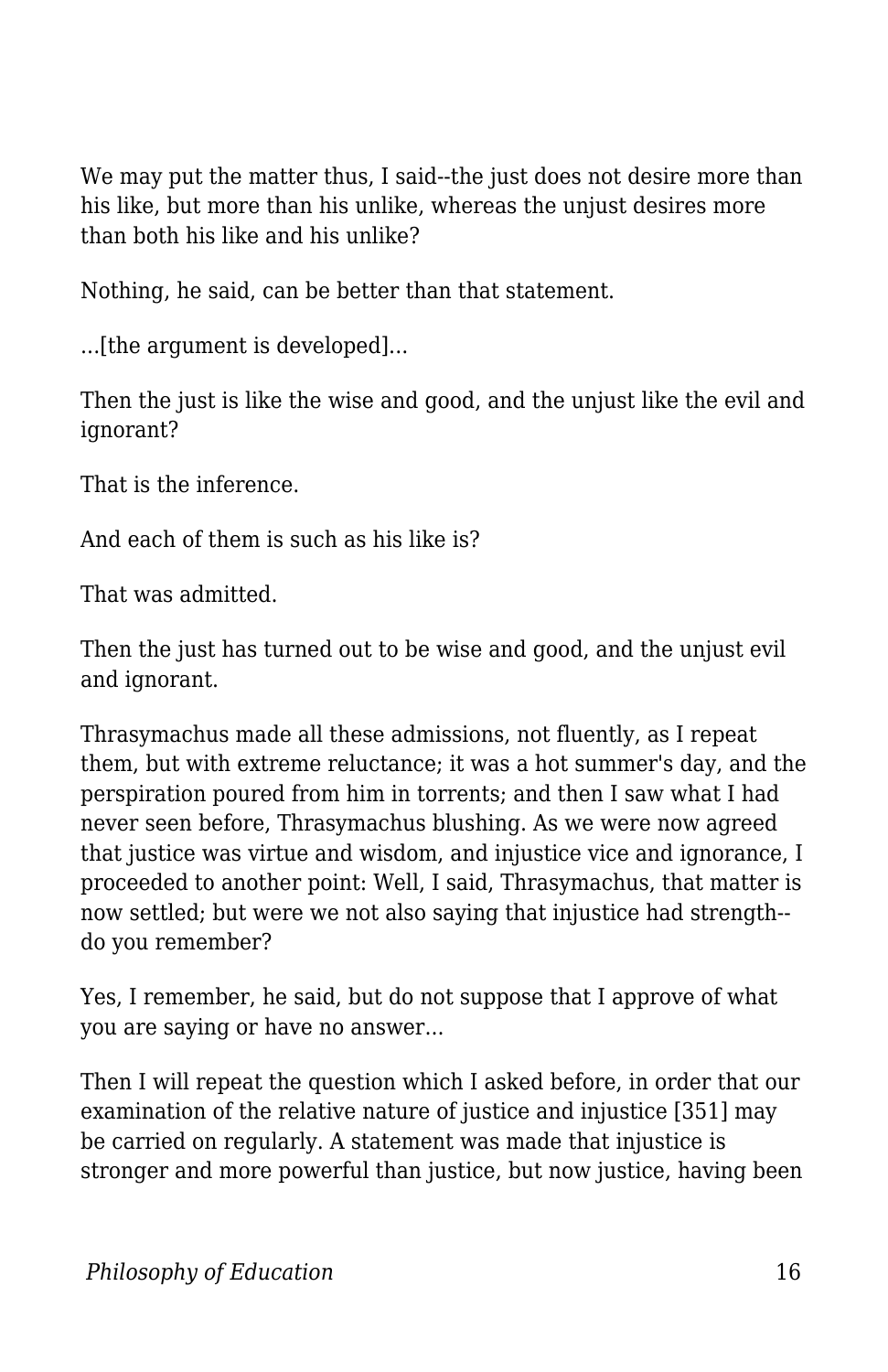identified with wisdom and virtue, is easily shown to be stronger than injustice, if injustice is ignorance; this can no longer be questioned by anyone. But I want to view the matter, Thrasymachus, in a different way: You would not deny that a State may be unjust and may be unjustly attempting to enslave other States, or may have already enslaved them, and may be holding many of them in subjection?

True, he replied; and I will add that the best and most perfectly unjust State will be most likely to do so.

...I should like to know also whether injustice, having this tendency to arouse hatred, wherever existing, among slaves or among freemen, will not make them hate one another and set them at variance and render them incapable of common action?

Certainly.

And even if injustice be found in two only, will they not quarrel and fight, and become enemies to one another and to the just?

They will....

Yet is not the power which injustice exercises of such a nature that wherever she takes up her abode, whether in a city, in an army, [352] in a family, or in any other body, that body is, to begin with, rendered incapable of united action by reason of sedition and distraction? and does it not become its own enemy and at variance with all that opposes it, and with the just? Is not this the case?

Yes, certainly.

And is not injustice equally fatal when existing in a single person--in the first place rendering him incapable of action because he is not at unity with himself, and in the second place making him an enemy to himself and the just? Is not that true, Thrasymachus?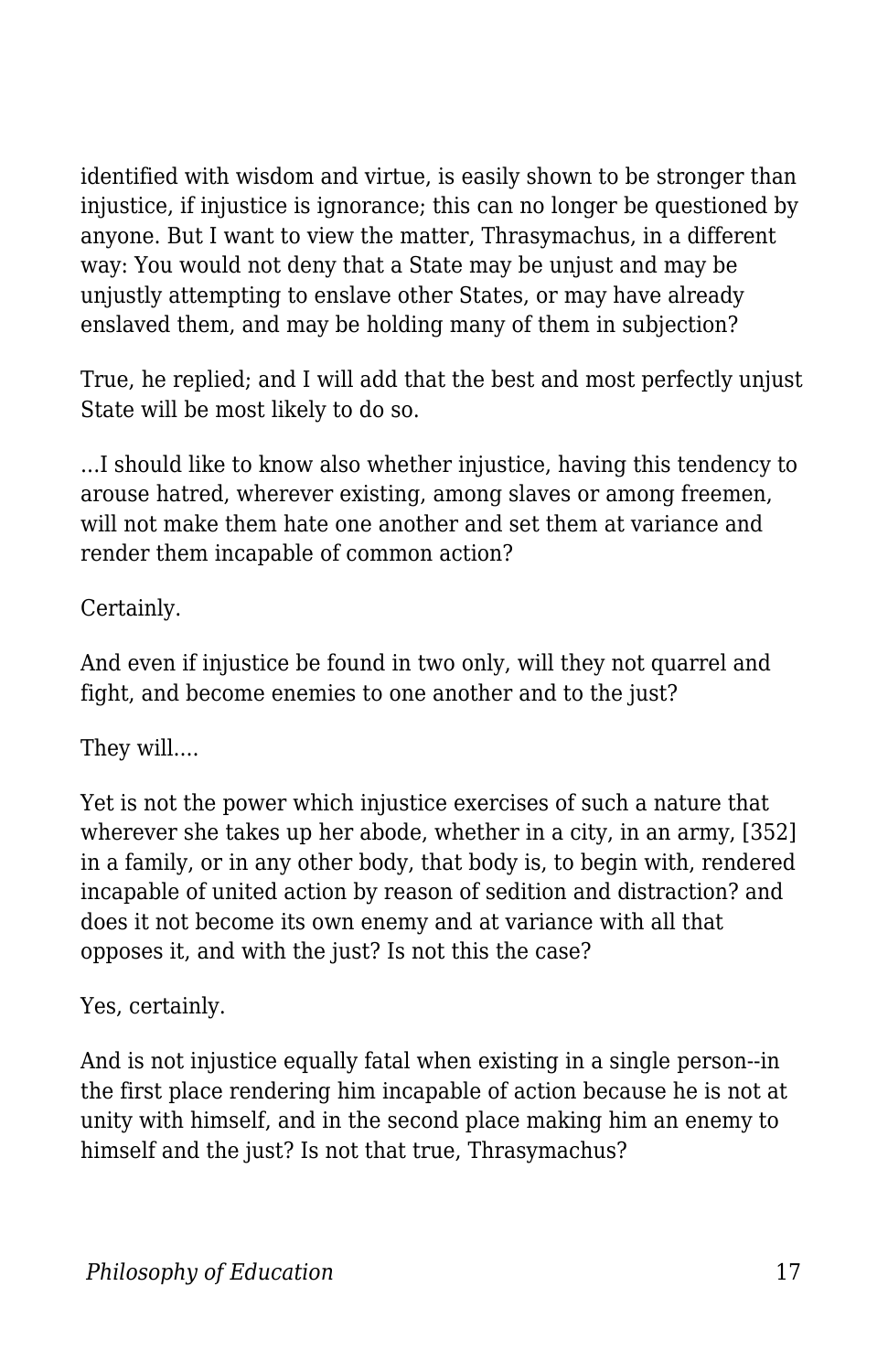Yes....

Well, then, proceed with your answers, and let me have the remainder of my repast. For we have already shown that the just are clearly wiser and better and abler than the unjust, and that the unjust are incapable of common action; nay, more, that to speak as we did of men who are evil acting at any time vigorously together, is not strictly true, for, if they had been perfectly evil, they would have laid hands upon one another; but it is evident that there must have been some remnant of justice in them, which enabled them to combine; if there had not been they would have injured one another as well as their victims; they were but half-villains in their enterprises; for had they been whole villains, and utterly unjust, they would have been utterly incapable of action. That, as I believe, is the truth of the matter, and not what you said at first. But whether the just have a better and happier life than the unjust is a further question which we also proposed to consider. I think that they have, and for the reasons which I have given; but still I should like to examine further, for no light matter is at stake, nothing less than the rule of human life.

Proceed.

... Well; and has not the soul an end which nothing else can fulfil? for example, to superintend and command and deliberate and the like. Are not these functions proper to the soul, and can they rightly be assigned to any other?

## To no other.

... Then an evil soul must necessarily be an evil ruler and superintendent, and the good soul a good ruler?

Yes, necessarily.

And we have admitted that justice is the excellence of the soul, and injustice the defect of the soul?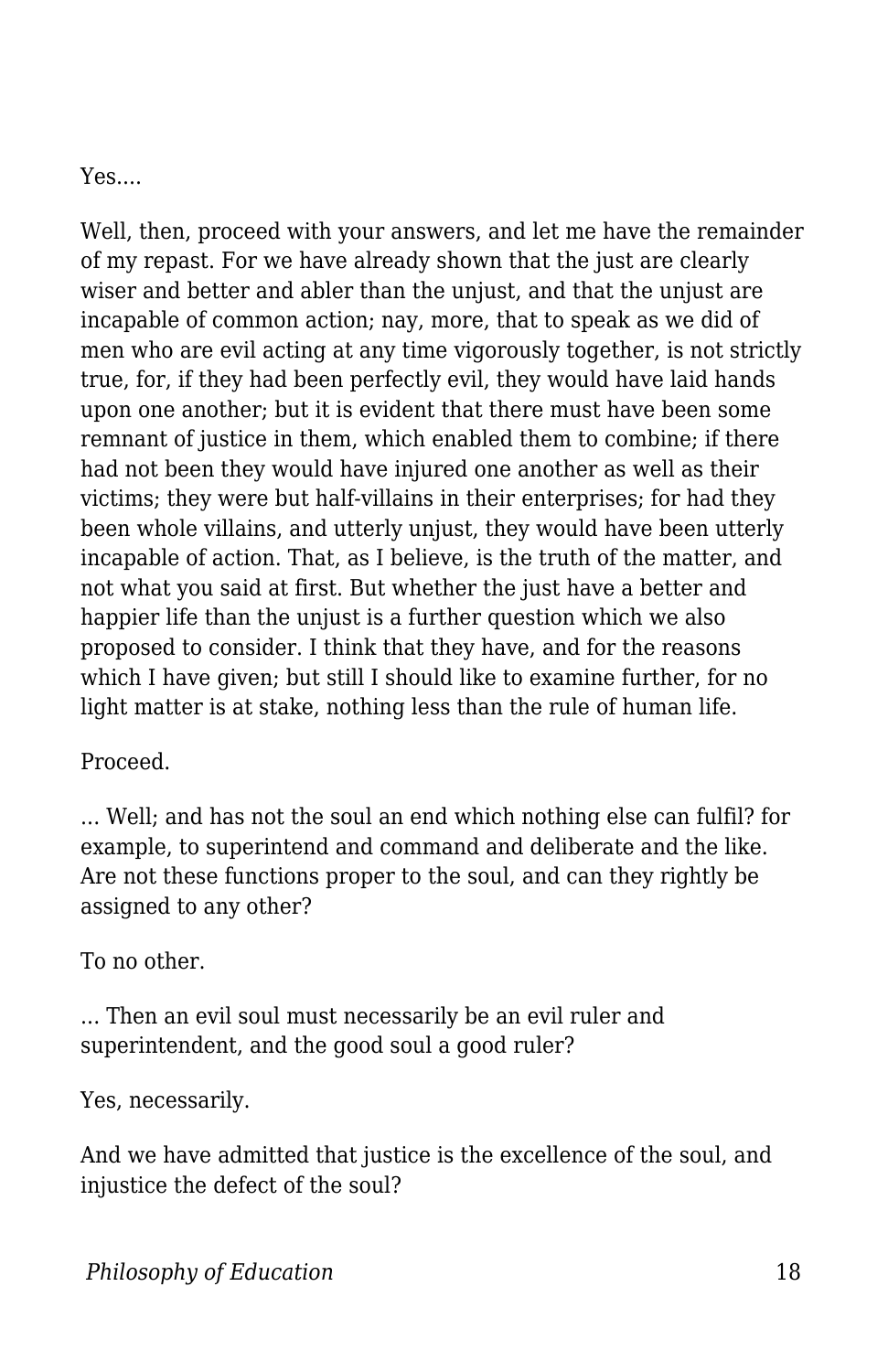That has been admitted.

Then the just soul and the just man will live well, and the unjust man will live ill?

That is what your argument proves.

[354] And he who lives well is blessed and happy, and he who lives ill the reverse of happy?

Certainly.

Then the just is happy, and the unjust miserable?

So be it.

But happiness, and not misery, is profitable?

Of course.

Then, my blessed Thrasymachus, injustice can never be more profitable than justice.

Let this, Socrates, he said, be your entertainment at the Bendidea.

For which I am indebted to you, I said, now that you have grown gentle toward me and have left off scolding. Nevertheless, I have not been well entertained; but that was my own fault and not yours. As an epicure snatches a taste of every dish which is successively brought to table, he not having allowed himself time to enjoy the one before, so have I gone from one subject to another without having discovered what I sought at first, the nature of justice. I left that inquiry and turned away to consider whether justice is virtue and wisdom, or evil and folly; and when there arose a further question about the comparative advantages of justice and injustice, I could not refrain from passing on to that. And the result of the whole discussion has